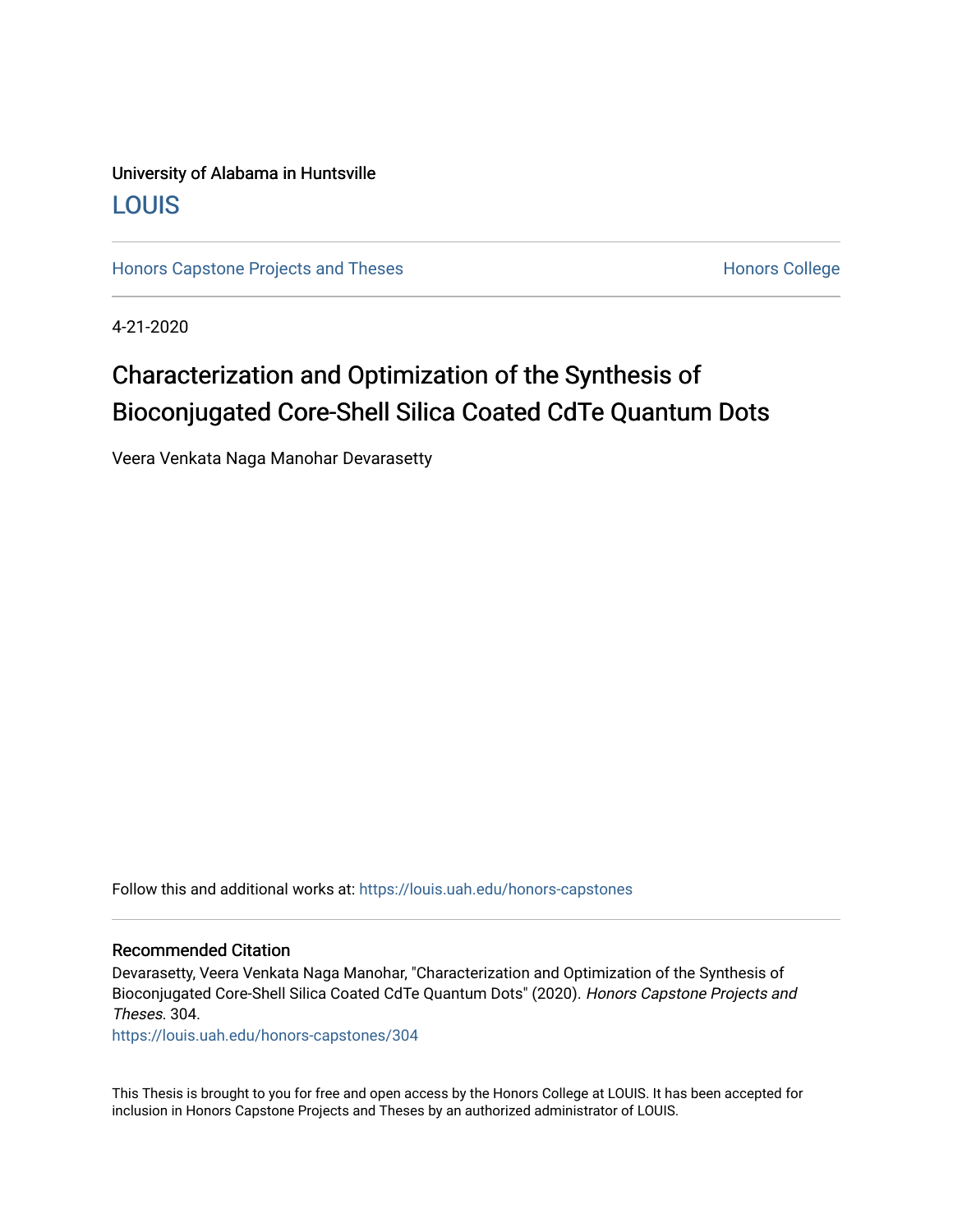# **Characterization and Optimization of the Synthesis of Bioconjugated Core-Shell Silica Coated CdTe Quantum Dots**

**by**

## **Veera Venkata Naga Manohar Devarasetty**

**An Honors Capstone**

**submitted in partial fulfillment of the requirements**

**for the Honors Diploma** 

**to**

**The Honors College**

**of**

**The University of Alabama in Huntsville**

**April 21, 2020**

**Honors Capstone Director: Dr. Surangi Jayawardena Assistant Professor, Chemistry Department**

 $\frac{1}{\sqrt{2}}$ Student (signature) Date

\_\_\_\_\_\_\_\_\_\_\_\_\_\_\_\_\_\_\_\_\_\_\_\_\_\_\_\_\_\_\_\_\_\_\_\_\_\_\_\_\_\_\_\_\_\_\_\_\_\_\_\_\_

\_\_\_\_\_\_\_\_\_\_\_\_\_\_\_\_\_\_\_\_\_\_\_\_\_\_\_\_\_\_\_\_\_\_\_\_\_\_\_\_\_\_\_\_\_\_\_\_\_\_\_\_\_

Director (signature) Date

Department Chair (signature) Date \_\_\_\_\_\_\_\_\_\_\_\_\_\_\_\_\_\_\_\_\_\_\_\_\_\_\_\_\_\_\_\_\_\_\_\_\_\_\_\_\_\_\_\_\_\_\_\_\_\_\_\_\_ William Wilkerson Digitally signed by William Wilkerson Date: 2020.04.28 13:52:17 -05'00'

Honors College Dean (signature) Date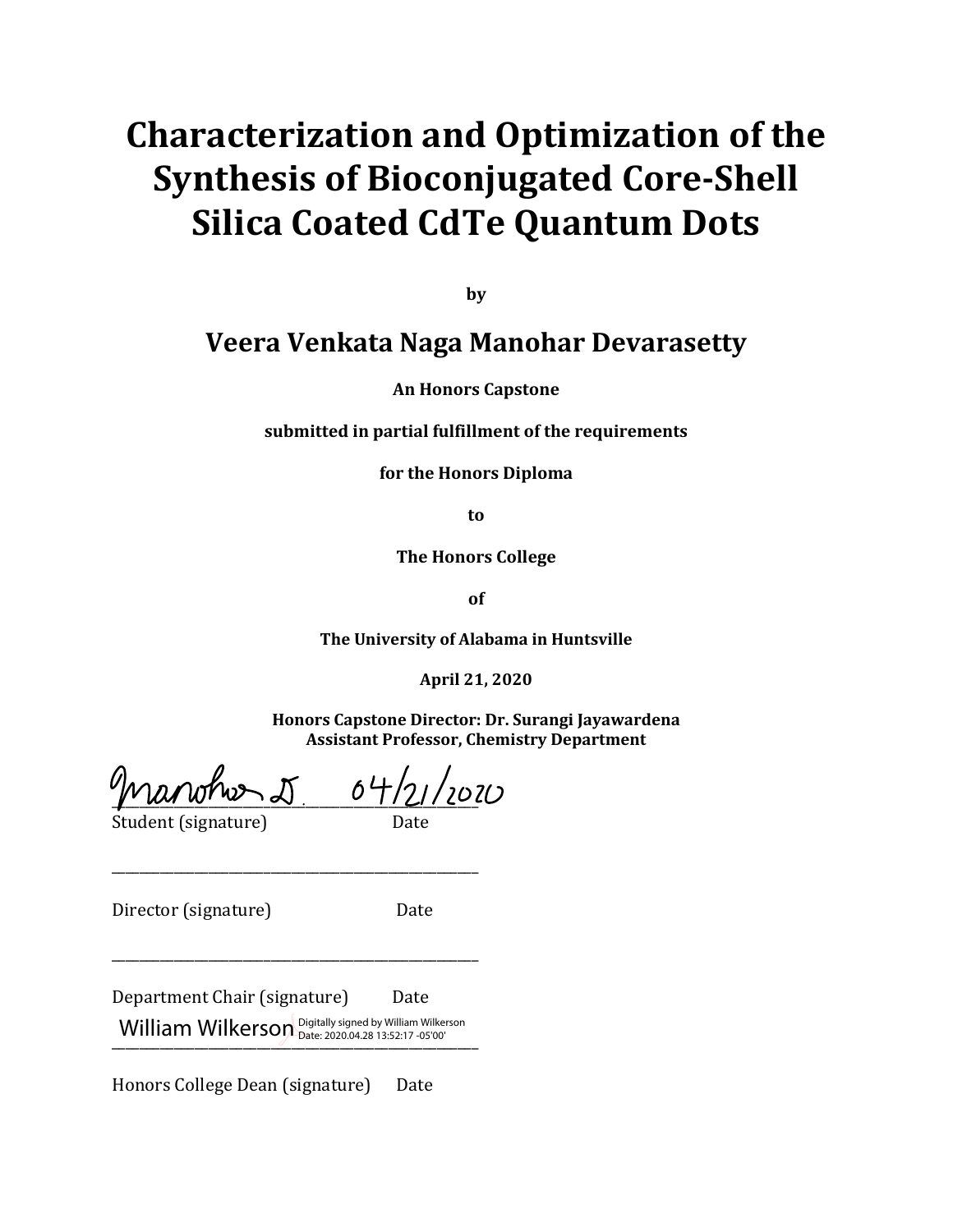

Honors College Frank Franz Hall +1 (256) 824-6450 (voice) +1 (256) 824-7339 (fax) honors@uah.edu

### **Honors Thesis Copyright Permission**

## **This form must be signed by the student and submitted as a bound part of the thesis.**

In presenting this thesis in partial fulfillment of the requirements for Honors Diploma or Certificate from The University of Alabama in Huntsville, I agree that the Library of this University shall make it freely available for inspection. I further agree that permission for extensive copying for scholarly purposes may be granted by my advisor or, in his/her absence, by the Chair of the Department, Director of the Program, or the Dean of the Honors College. It is also understood that due recognition shall be given to me and to The University of Alabama in Huntsville in any scholarly use which may be made of any material in this thesis.

Veera Venkata Naga Manohar Devarasetty Student Name (printed)

manchar d.

Student Signature April 21st 2020 Date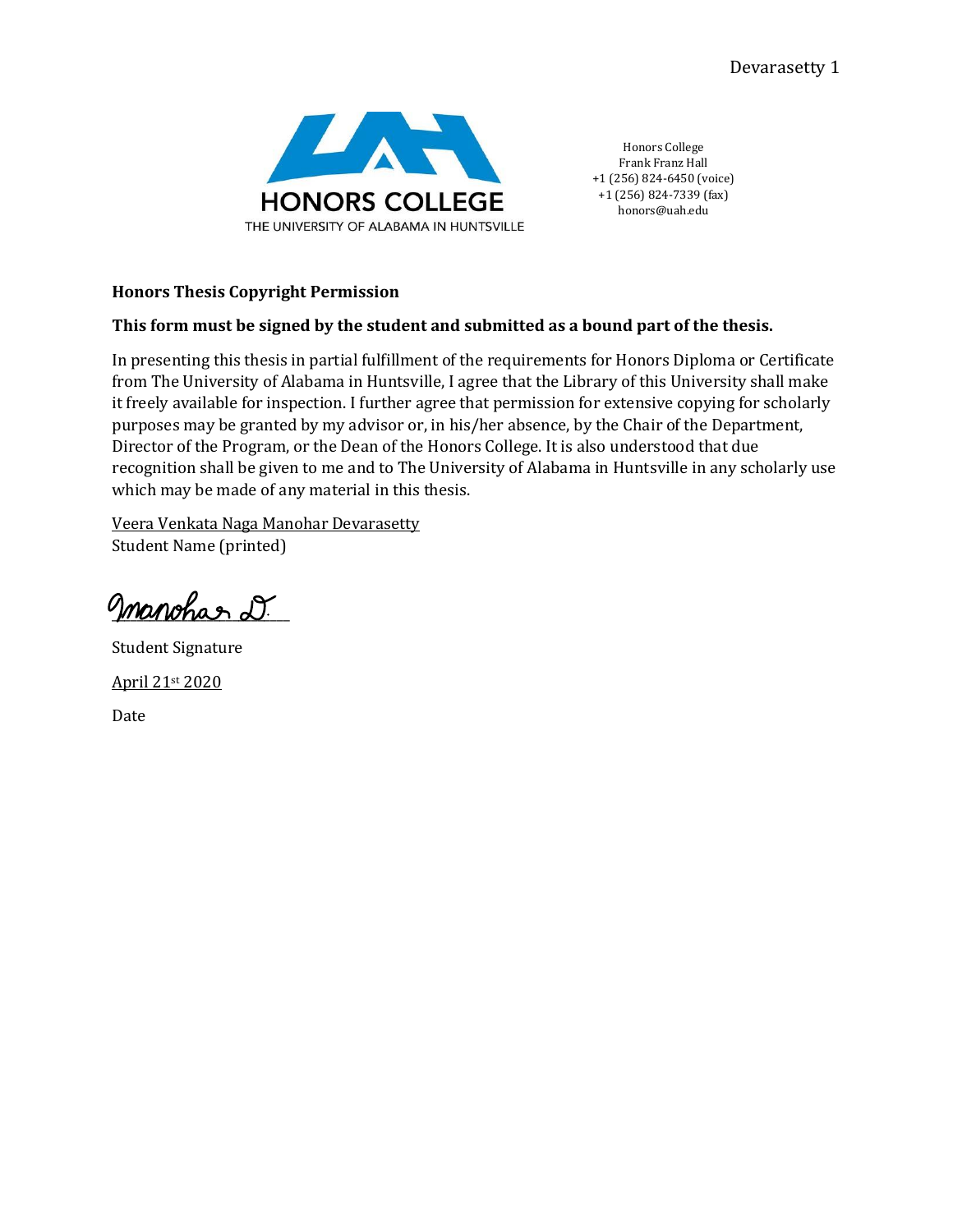## <span id="page-3-0"></span>**Acknowledgements**

I would like to express my gratitude to Dr. Surangi Jayawardena, Unnati and Kavini for their guidance and patience during this research experience and allowing me to grow and mature in the lab. I also want to thank my parents, Sobhanadri and Suseela, for always being there for me and believing in me. They have always emphasized the importance of working hard, always learning and being confident in myself.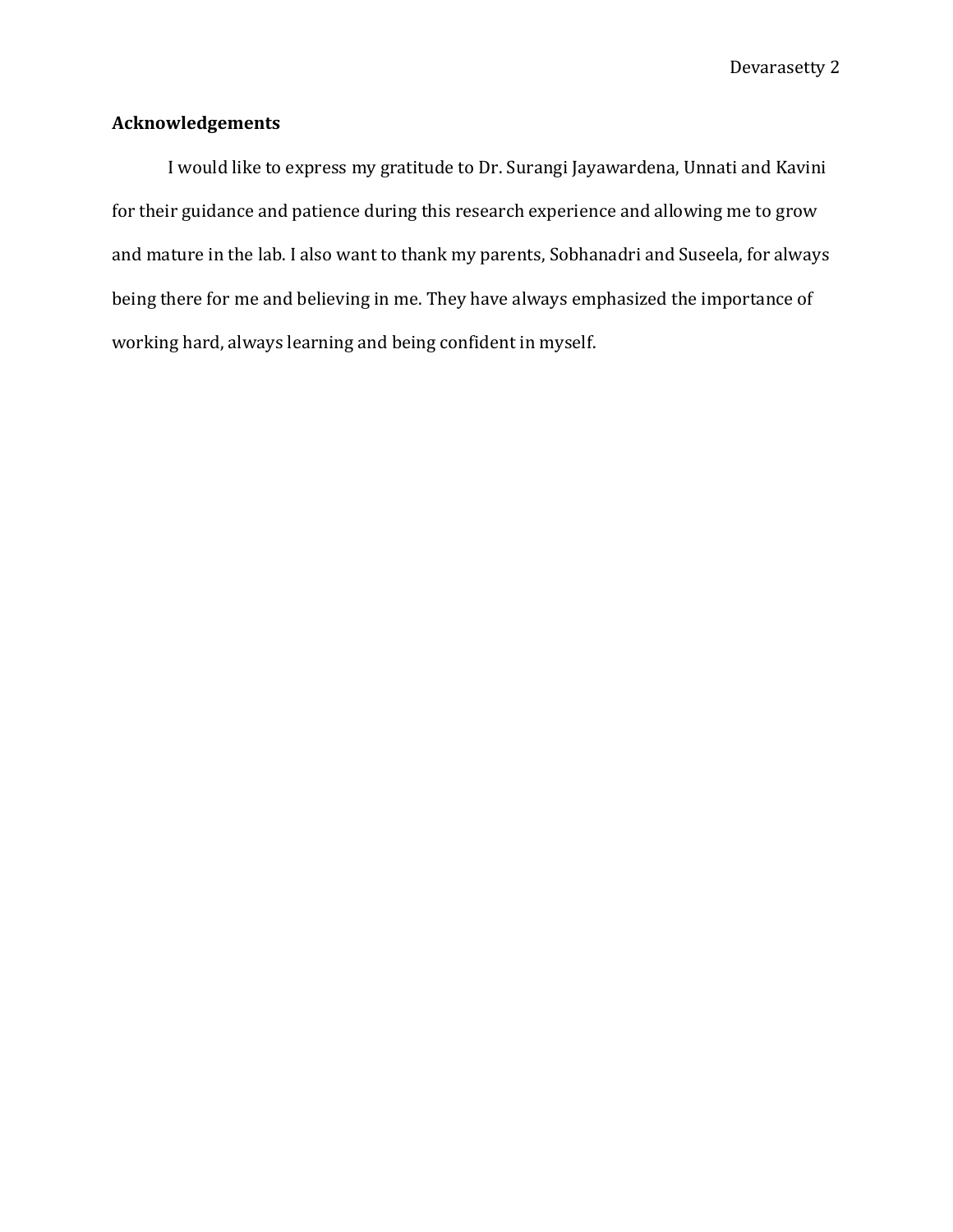## <span id="page-4-0"></span>**Abstract**

Bioconjugated Core-Shell Silica Coated CdTe Quantum Dots (QDs) were synthesized in five steps. Core-Shell CdTe QDs were originally synthesized in a large scale in the aqueous phase. The thioglycolic acid on the surface of QDs was exchanged with dodecanethiol to transfer the QDs to the organic phase. These organic phase CdTe QDs were then silica coated to increase surface reactivity and colloidal stability. Then, silane-PEG-NHS was added to the silica coated CdTe QDs to serve as a linker to the ConA protein. These silica coated CdTe QDs conjugated with ConA can play critical roles in future studies targeting specific pathogens.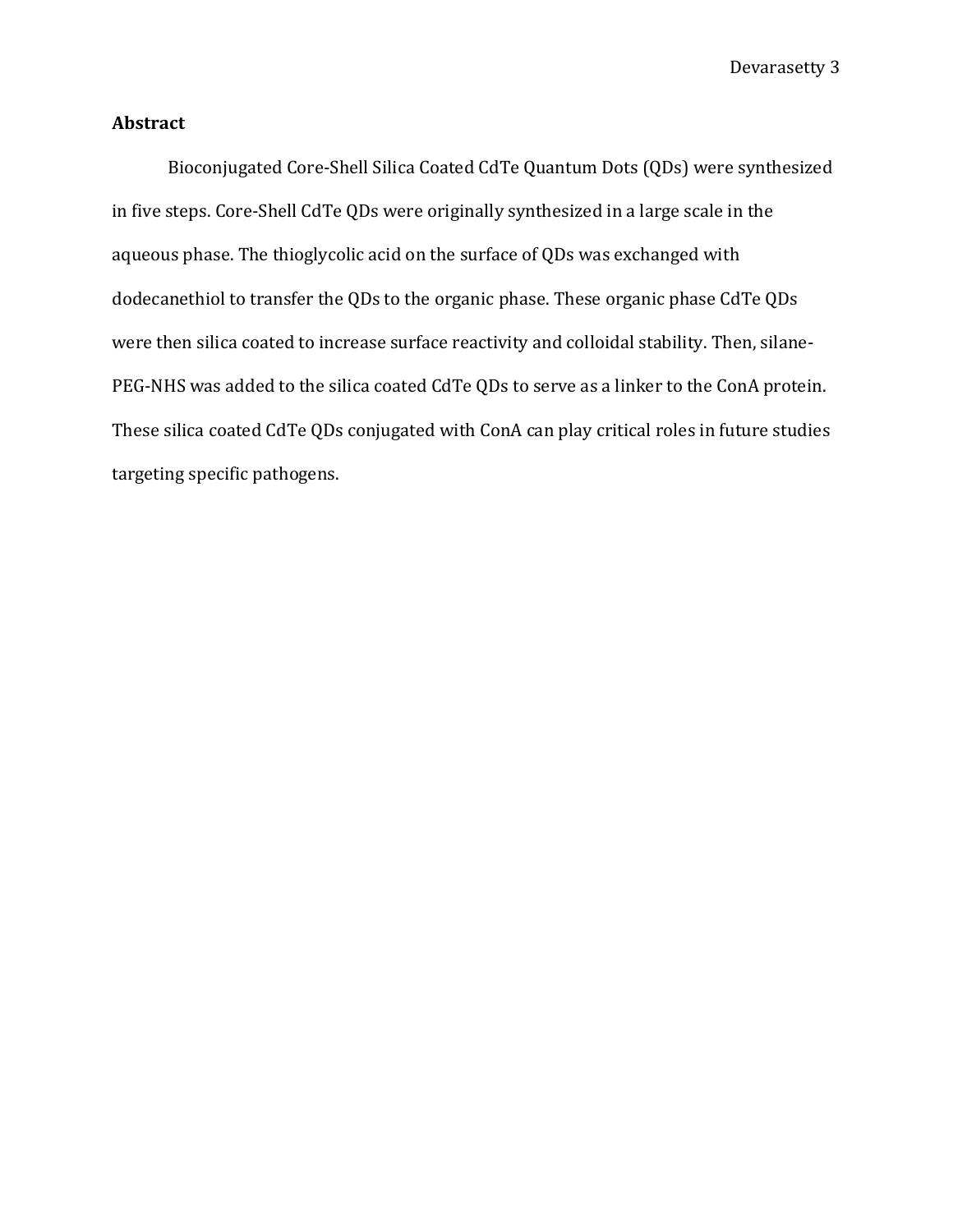## **Contents**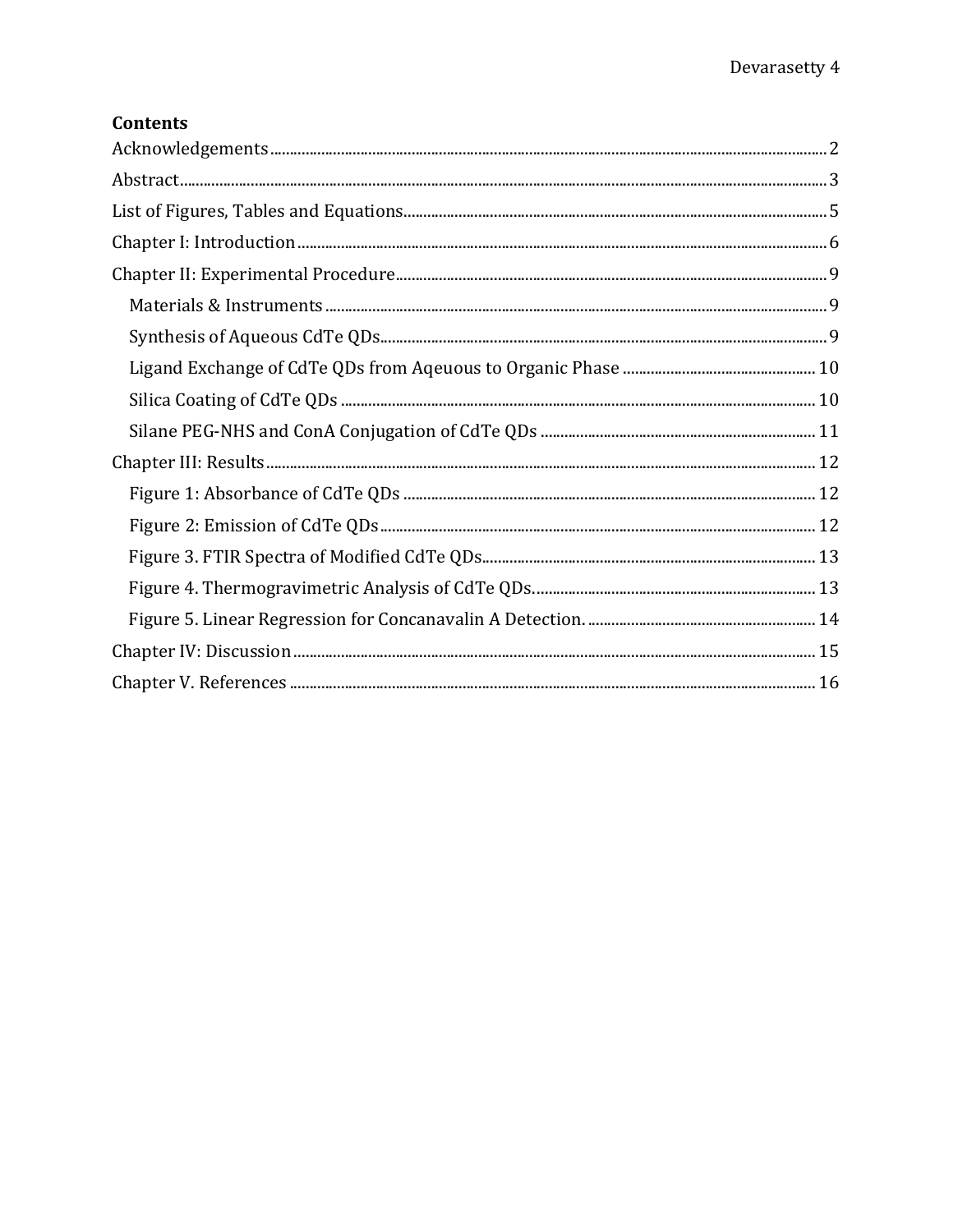## <span id="page-6-0"></span>**List of Equations and Figures**

Equation 1: Determining Mass of Silane-PEG-NHS and ConA for Conjugation.......................... 10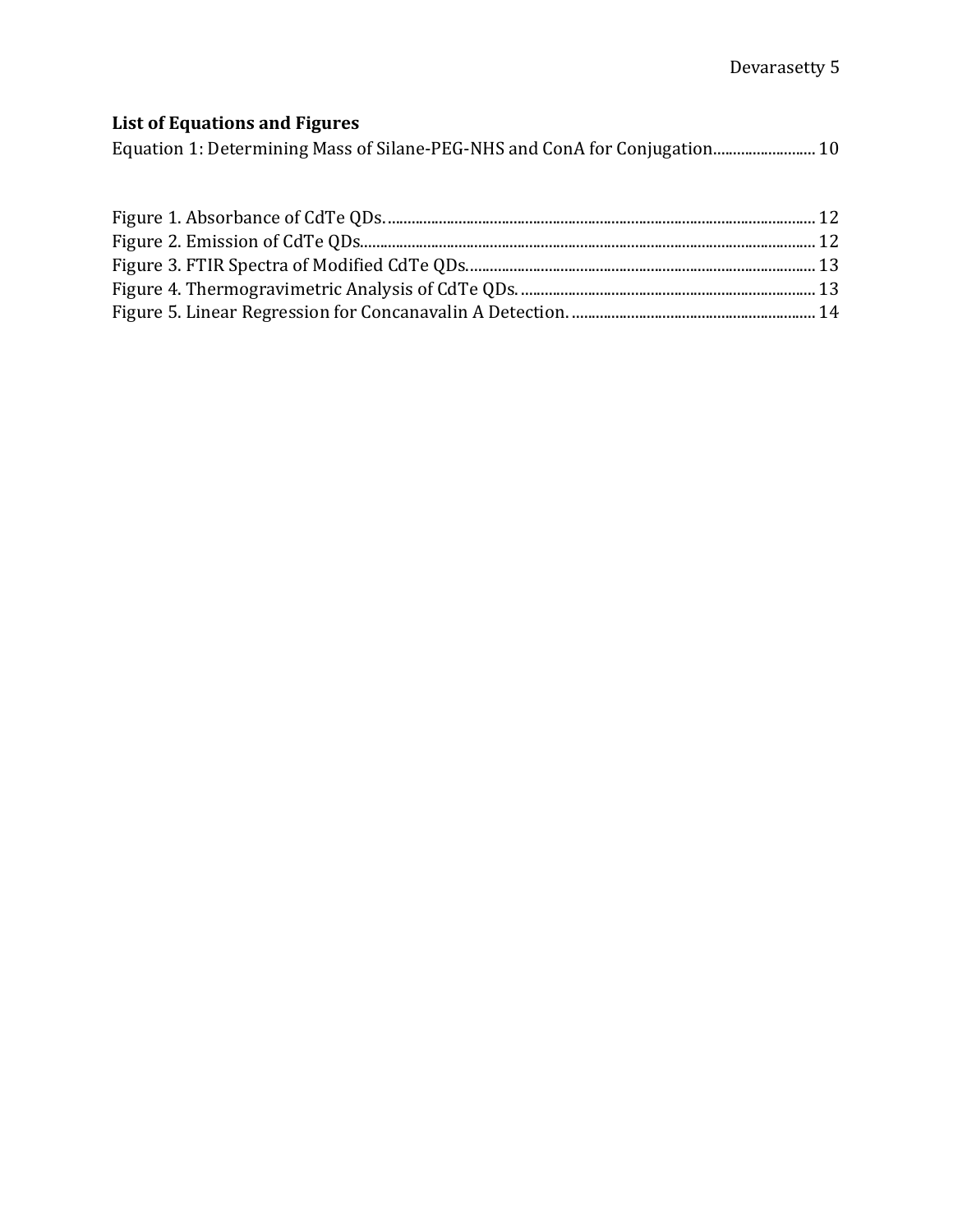#### **1. INTRODUCTION**

<span id="page-7-0"></span>The use of nanoparticles (NPs) and the field of nanotechnology have grown considerably over the last half century since Richard P. Feynman presented his "*There's Plenty of Room at the Bottom*" at the annual American Physical Society meeting in 1959 [1]. NPs can be synthesized from various materials and generally defined to have at least one dimension in the range of 1-100 nm [2]. Due to small size of NPs, visualizing them requires the use of an electron microscopes which have a significantly higher resolving power due to their use of electrons in vacuum as the source of illumination. While bulk materials have constant properties, slight variations in the size of nanoparticles allows those same properties to be tunable [3]. Some examples of tunable properties include their optical, thermal, catalytic and solvent affinity [3].

While size and shape are critical are crucial in determining the properties of the NPs, the chemical composition still plays a key role [4]. Carbon-based NPs is one category which includes carbon nanotubes, fullerenes and other NPs made using various allotropic forms of carbon. The biocompatibility of these NPs have made them useful for in-vivo therapies and imaging [5]. Metal NPs are another big category that include Au, and other transition and alkali metals. Their broad absorption band and localized surface plasma resonance (LSPR) attributes makes them excellent candidates for various applications such as obtaining superior quality Scanning Electron Microscopy (SEM) images of biological samples [6]. Lipid-based NPs such as nanoemulsions, dendrimers and liposomes is another emerging category due to the roles they can play in targeted drug delivery with minimum toxicity to the carrier [7].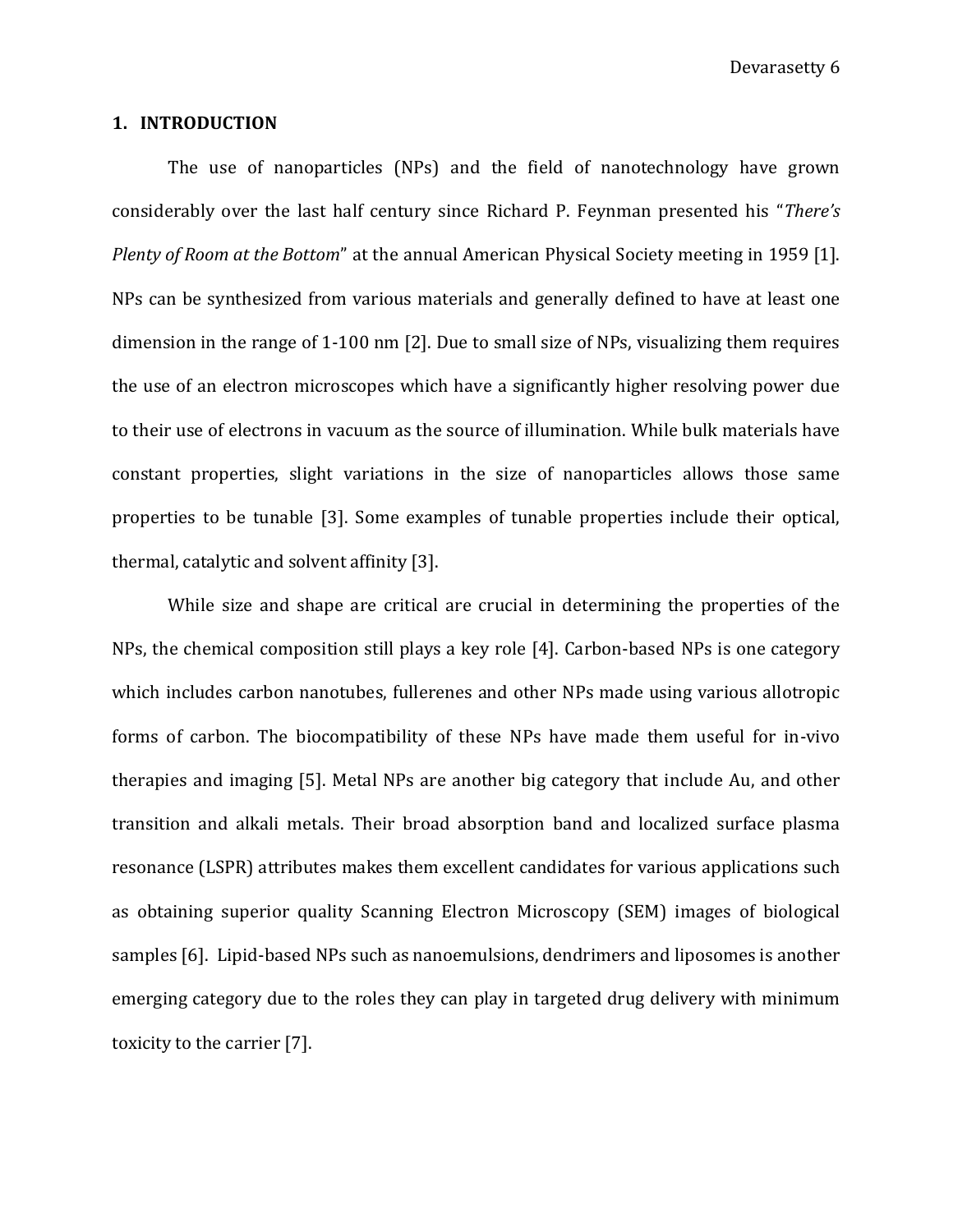The last crucial category of NPs are semiconducting NPs, known as Quantum Dots (QDs), which have interesting characteristics due to quantum confinement, zero dimensional topology and the particle in the box principle [8]. This results in non-linear optical properties, luminescence and tunable bandgaps that are highly specific to the size of the QDs [8]. Although QDs can be synthesized as part of ternary compounds such as CdSeS and AgInSe2, more commonly, QDs are made of binary compounds consisting of one metal and one nonmetal element [9]. Two of the most prominently studied QDs are made from the binary compounds CdSe and CdTe.

CdTe QDs with their very narrow band gap exhibit very high fluorescent properties, a desirable characteristic property for applications [10]. Additionally, there are numerous synthesis protocols that can be used to synthesize them in an easy, cost effective manner [11-15]. Compared to organic phase synthesis, an aqueous synthesis offers significant benefits. An aqueous synthesis does not require high temperature injections, offers more control over the growth of QDs, and is more cost effective and environmentally friendly [16]. Most importantly, it also offers biocompatibility benefits as these QDs have surface chemistries that can readily be modified for biological applications rather than requiring extensive processing [17].

One of the most useful ways of modifying the surface chemistry of QDs is to silica coat them. Silica coating has been a procedure that has been studied for several decades now because they have a very rich surface chemistry, tunable thickness of the coating and transparency to avoid fluorescence quenching [18]. 3-aminopropyltrimethoxysilane (APTMS) and tetraethyl orthosilicate (TEOS) play crucial roles in functionalizing the surface of QDs with alkoxysilane molecules. Then, triethoxysilane-polyethylene-glycol-N-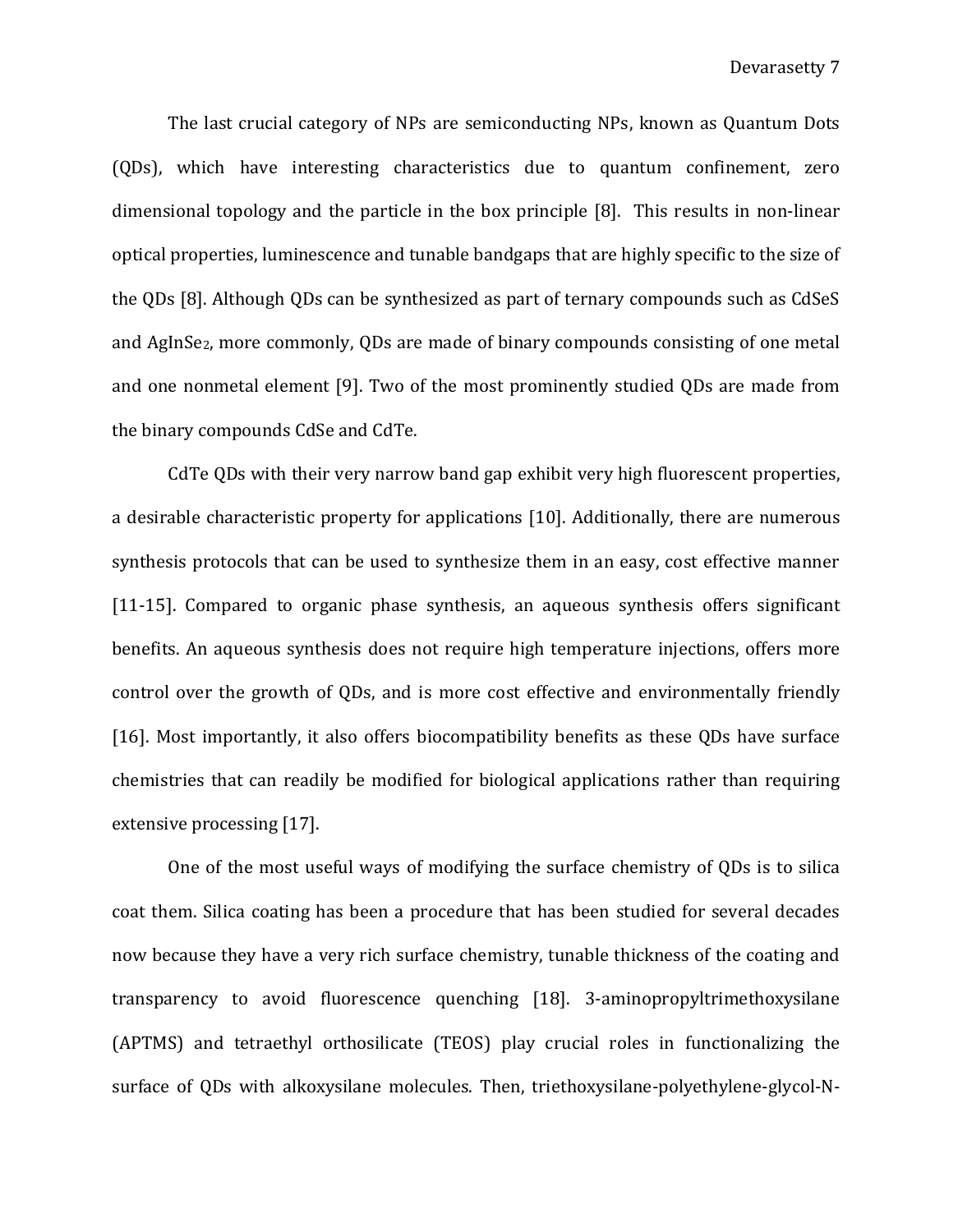hydroxysuccinimide (Silane-PEG-NHS) can be used as a linker for uniformly distributing the desired protein on to the QDs [19]. An advantage with Silane-PEG-NHS is that it allows for single-molecule experiments which are specific to certain spatial and temporal moieties rather than interacting nonspecifically with a variety of molecules [20]. Additionally, the cytotoxicity of QDs has been documented to be reduced when this process is followed [21]. Due to these reasons, QDs coated with silica and attached to biomolecules through a linker molecule have been emerging for a wide variety of clinical applications of bioconjugation [22, 23].

One of the most promising diagnostic applications for highly functionalized QDs are for detection of infectious diseases [24]. While treatments exist for most infectious diseases, limited access to healthcare means that not everyone is able to get treated for their condition. For instance, CdTe QDs conjugated with the antibody anti-F protein are used to detect respiratory syncytial virus (RSV), a life-threatening pathogen that is the leading cause of hospitalizations for 70-80% of young children [25]. Similar types of diagnostics have been developed to detect diseases such as malaria, cholera, anthrax and tuberculosis [26-28].

Tuberculosis is a disease that is responsible for the deaths of 1.5 millions individuals each year and it is estimated to have infected nearly one third of the world's population [29]. The lectin Concanavalin A (ConA) has been found to bind to an glycoprotein from the cell wall *Mycobacterium tuberculosis* [30]. ConA has been shown to be mediated through a cluster of threonine residues that have been mannosylated [31]. Therefore, silica coated QDs bioconjugated with ConA through Silane-PEG-NHS can have a meaningful impact against the world's fight another tuberculosis.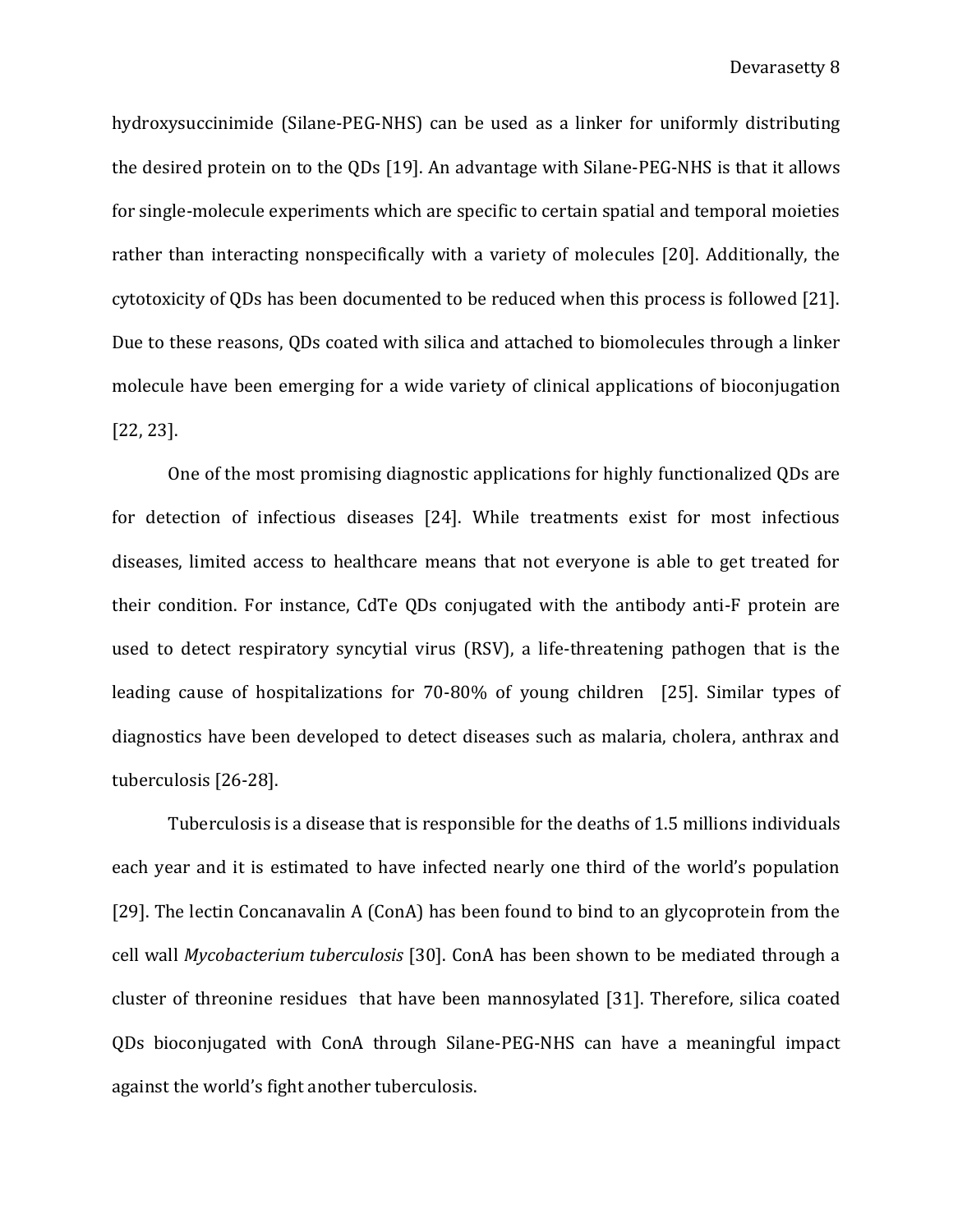#### **2. EXPERIMENTAL PROCEDURE**

<span id="page-10-1"></span><span id="page-10-0"></span>**2.1 Materials and Instruments.** Cadmium acetate dihydrate (CAD, 98%), thioglycolic acid (TGLA, 99%), potassium tellurite (KT, 95%), Cyclohexane (CL), secbutanol (BT), 3-Aminopropyltrimethoxy silane (APTMS, 97%), IGEPAL CO-520 (IGEPAL, Mn 441), ammonium hydroxide (NH4OH, 30%), tetraethyl orthosilicate (TEOS, 99%) and Concanavalin A (ConA) were purchased from Sigma Aldrich. Sodium hydroxide (NaOH, 98.5%) was purchased from Lab Chem. Sodium borohydride (NaBH4, 98%) and 1- Dodecanethiol (DDT, 98%) was purchased from ACROS Organics. Silane-PEG-NHS (1k) was purchased from Nanocs. Acetone (ACT), toluene (TL), methanol (MeOH) and absolute ethanol (EtOH) was purchased from Thermo Fisher scientific. Deionized (DI) Water used was from a Milli-Q water ultrapure water purification system.

The particle size was determined by using a Dynamic Light Scattering (DLS) Malvern Zetasizer (Malvern Panalytical Specs Company, USA). Absorbance and fluorescence spectra of particles were obtained with a Spectramax M2 plate reader (Molecular Devices Limited, Silicon Valley, USA). Fourier- Transform Infrared (FTIR) spectroscopic analysis was done using Nicolet is50 ATR FTIR (ThermoFisher Scientific, USA). Thermogravimetric analysis (TGA) was done on a Discovery Q500 TGA (TA Instruments, MA, USA).

**2.2 Synthesis of Aqueous CdTe QDs.** 0.001 mol of CAD (0.2665 g) was dissolved in 50 mL of DI water in a 250 mL 3-neck flask. Then, 0.00129 mol of TGLA (90 μL) was added to the 3-neck-flask along with a magnetic stir bar. The pH of the solution was then adjusted to approximately 11.5 with a 1 M NaOH solution and stirred for 5 minutes. Afterwards, a 50 mL solution containing 0.0002mol of KT (0.0508 g) dissolved in DI water was transferred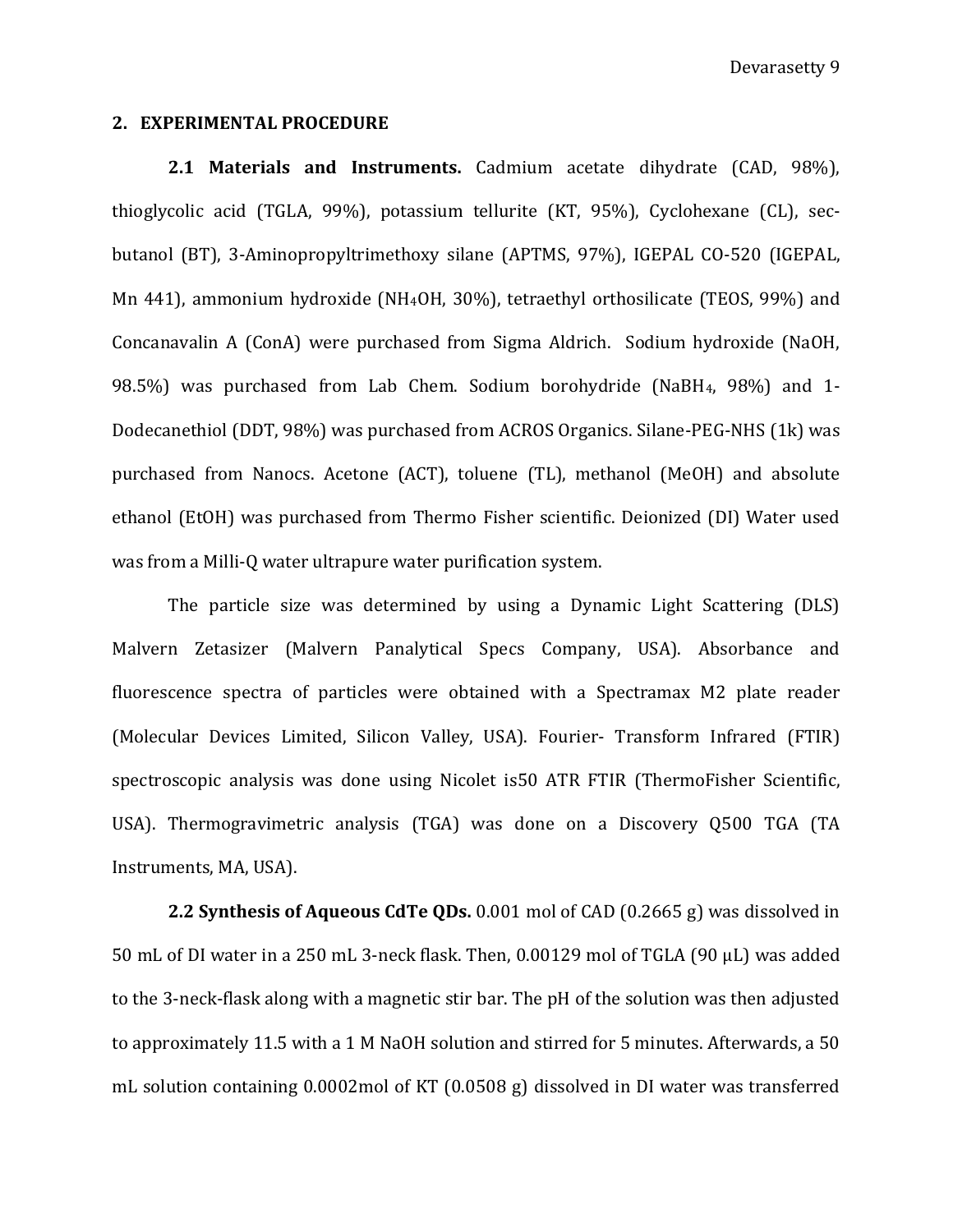to the 3-neck-flask and stirred for 5 minutes. 0.01057 mol of NaBH4 (0.4 g) was also added to the 3-neck-flask and stirred for 5 minutes. The 3-neck-flask was then attached to a reflux condenser and refluxed at 100 °C under open-air conditions. The solution was sampled at hourly intervals to ensure the QDs had the desired absorbance and emission spectra before the refluxing was stopped. The concentration of the CdTe QDs in cyclohexane can be determined by weighing the mass of the precipitate after centrifuging 0.75 mL of this solution with 0.75 mL BT.

**2.3 Ligand Exchange of CdTe QDs from Aqeuous to Organic Phase.** 5 mL of aqueous CdTe QDs, 5 mL DDT and 10 mL ACT were all added to a 20 mL borosilicate glass scintillation vial along with a magnetic stir bar. The scintillation vial was placed in an oil bath at the boiling point of ACT (56 °C) while stirring for 10 minutes. The scintillation vial was removed from the oil bath and allowed to cool to room temperature for 5 minutes. The darker, organic layer on top was then transferred to a 50 mL falcon tube with the use of a disposable glass Pasteur pipette. To this, 5 mL TL and 10 mL MeOH were added and centrifuged at 7830 rpm for 10 minutes. The supernatant was discarded and the precipitate was dissolved in 5 mL CL. The concentration of the CdTe QDs in CL can be determined by weighing the mass of the precipitate after centrifuging 0.75 mL of this solution with 0.75 mL BT.

**2.4 Silica Coating of CdTe QDs.** A solution with 5 mg of CdTe QDs in CL was transferred to a 20 mL borosilicate glass scintillation vial along with a magnetic stir bar. A 1 mL APTMS-CL solution was prepared by adding 17.5 μL of APTMS and 983 μL of CL. 28 μL of this APTMS-CL solution was then transferred to the 20 mL borosilicate glass scintillation vial and the mixture was stirred for 30 minutes. A IGEPAL-CL solution was prepared by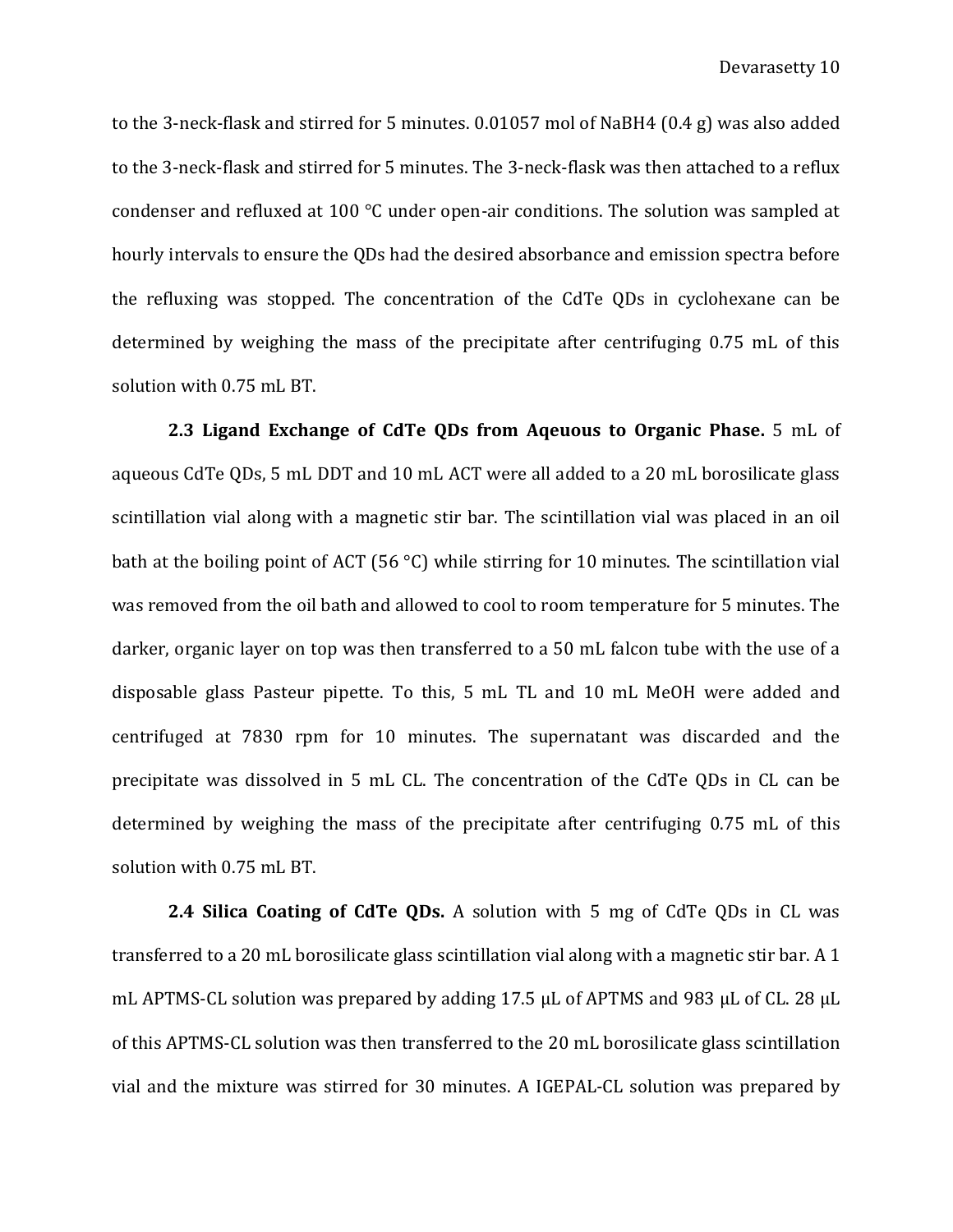adding 0.126 g of IGEPAL and 5 mL of CL, and transferred to the 20 mL borosilicate glass scintillation vial. 56  $\mu$ L of NH<sub>4</sub>OH was also added to the 20 mL borosilicate glass scintillation vial and stirred for 60 minutes. 2 μL of TEOS was then added to the 20 mL borosilicate glass scintillation vial and stirred for 30 minutes. 0.75 mL of the final product mixture and 0.75 mL of EtOH were added to the microcentrifuge tubes and centrifuged at 15,000 rpm for 10 minutes. The supernatant was discarded and the precipitate was dissolved by sonication in 100 μL of EtOH. The concentration of the silica coated CdTe QDs in EtOH can be determined by weighing the mass of the precipitate after centrifuging 0.75 mL of this solution with 0.75 mL BT.

**2.5 Silane PEG-NHS and ConA Conjugation of CdTe QDs.** The mass of Silane-PEG-NHS and ConA to be added for bioconjugation was calculated using Equation 1 below.

 $4\pi$ (Radius of QDs)<sup>2</sup> Footprint of Molecule <sup>∗</sup> 10−3 Mass of QDs <sup>∗</sup> 1  $\frac{1}{6.023 \times 10^{23}}$  \* Molar Mass of Molecule = Mass of Molecule

#### **Equation 1: Determining Mass of Silane-PEG-NHS and ConA for Conjugation**

The radius of QDs was determined from measuring the hydrodynamic diameter of the silica coated QDs using a DLS Malvern Zetasizer. The required mass of Silane-PEG-NHS was added to the 20 mL borosilicate glass scintillation vial with silica coated QDs and stirred for 24 hours. Afterwards, the required mass of ConA was added to the same solution and stirred for another 24 hours.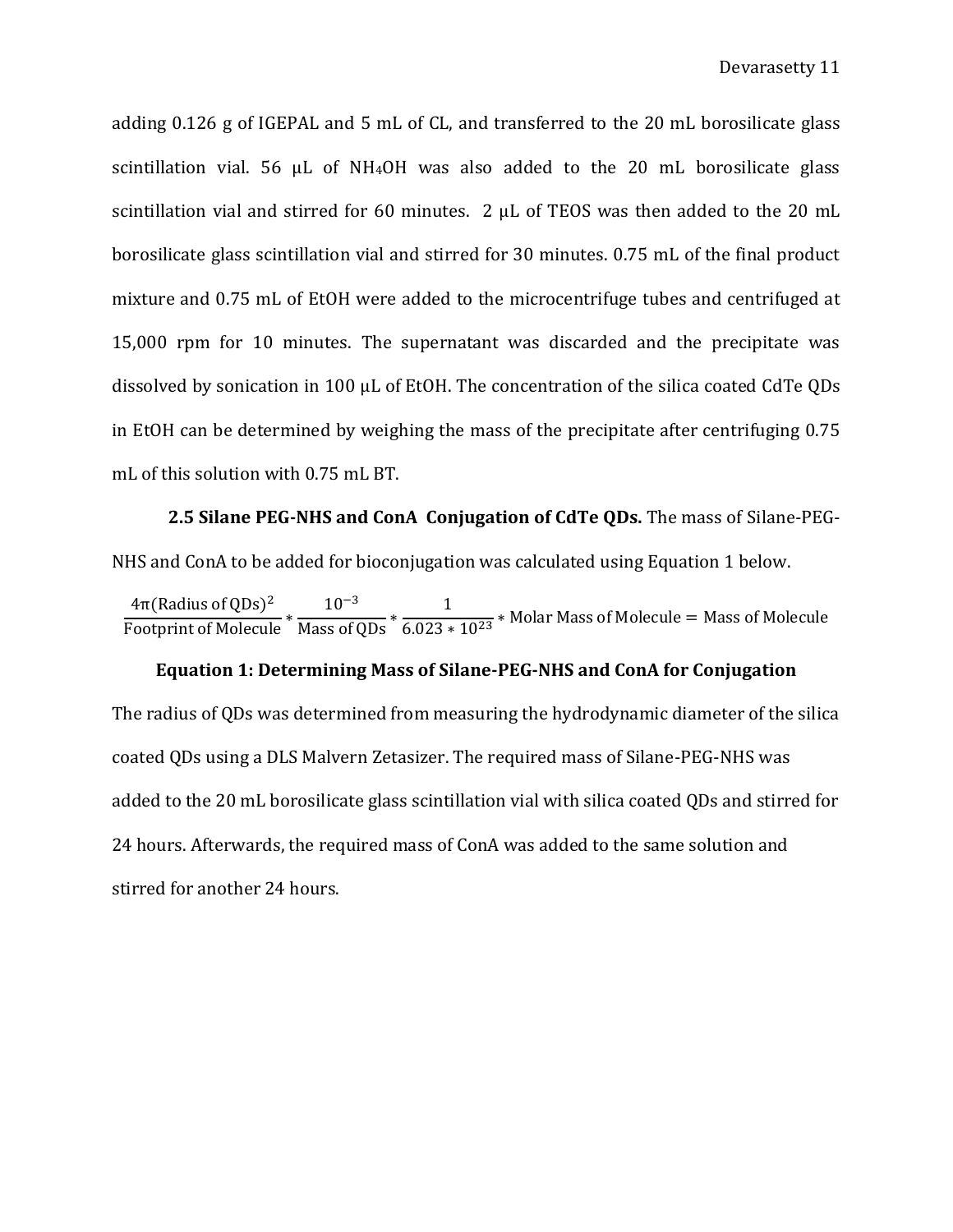### <span id="page-13-0"></span>**3. Results**

<span id="page-13-1"></span>

**Figure 1: Absorbance of CdTe QDs.** Absorbance spectra of CdTe QDs refluxed for varying periods of time.



**Figure 2: Emission of CdTe QDs.** Emission spectra of CdTe QDs refluxed for varying periods of time.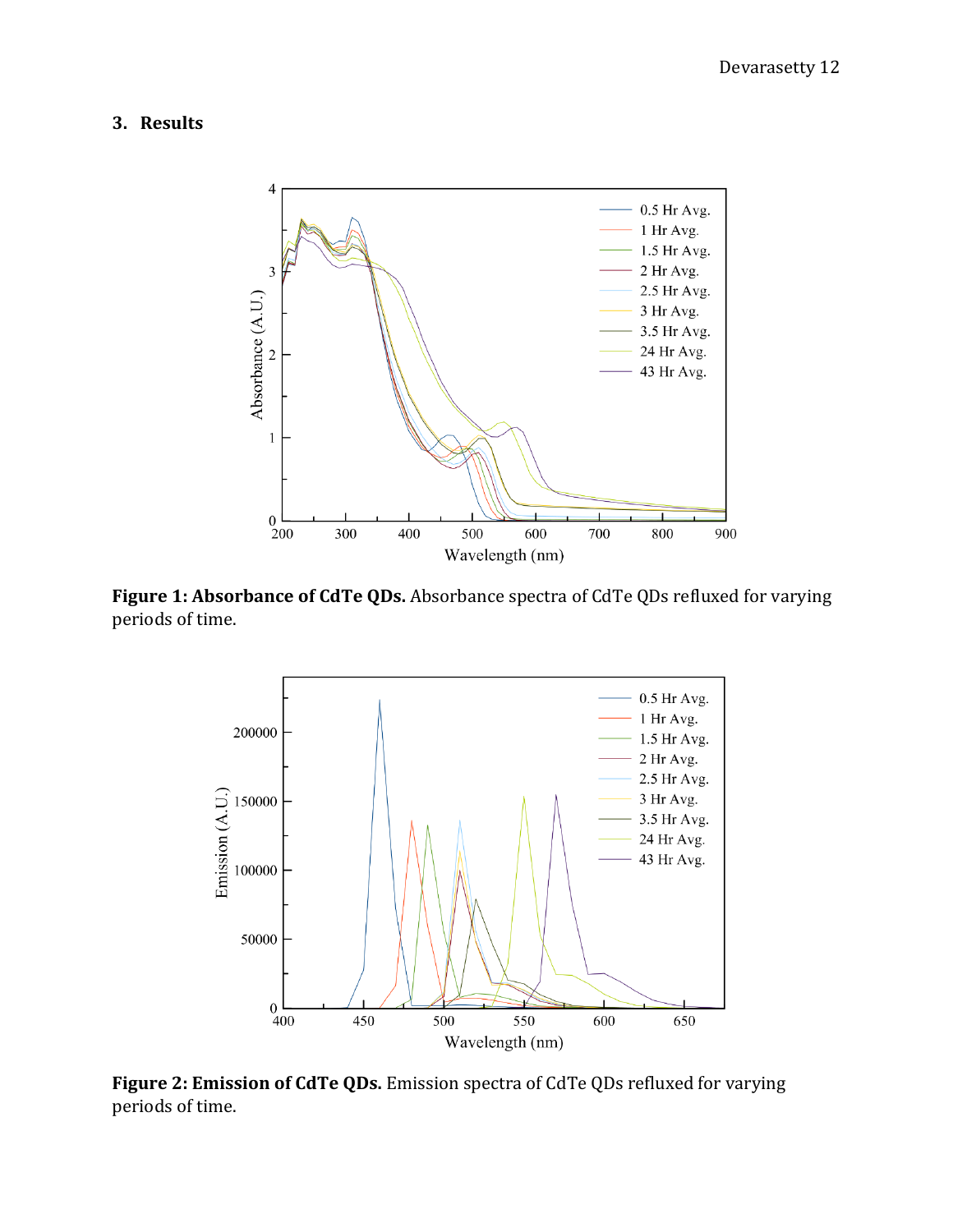

**Figure 3: FTIR Spectra of Modified CdTe QDs.** FTIR spectra of CdTe QD, silica coated CdTe QDs, and silica coated CdTe QDs conjugated with PEG-NHS.



**Figure 4: Thermogravimetric Analysis of CdTe QDs.** A TGA Spectrum was obtained for the silica coated CdTe QDs conjugated with PEG-NHS.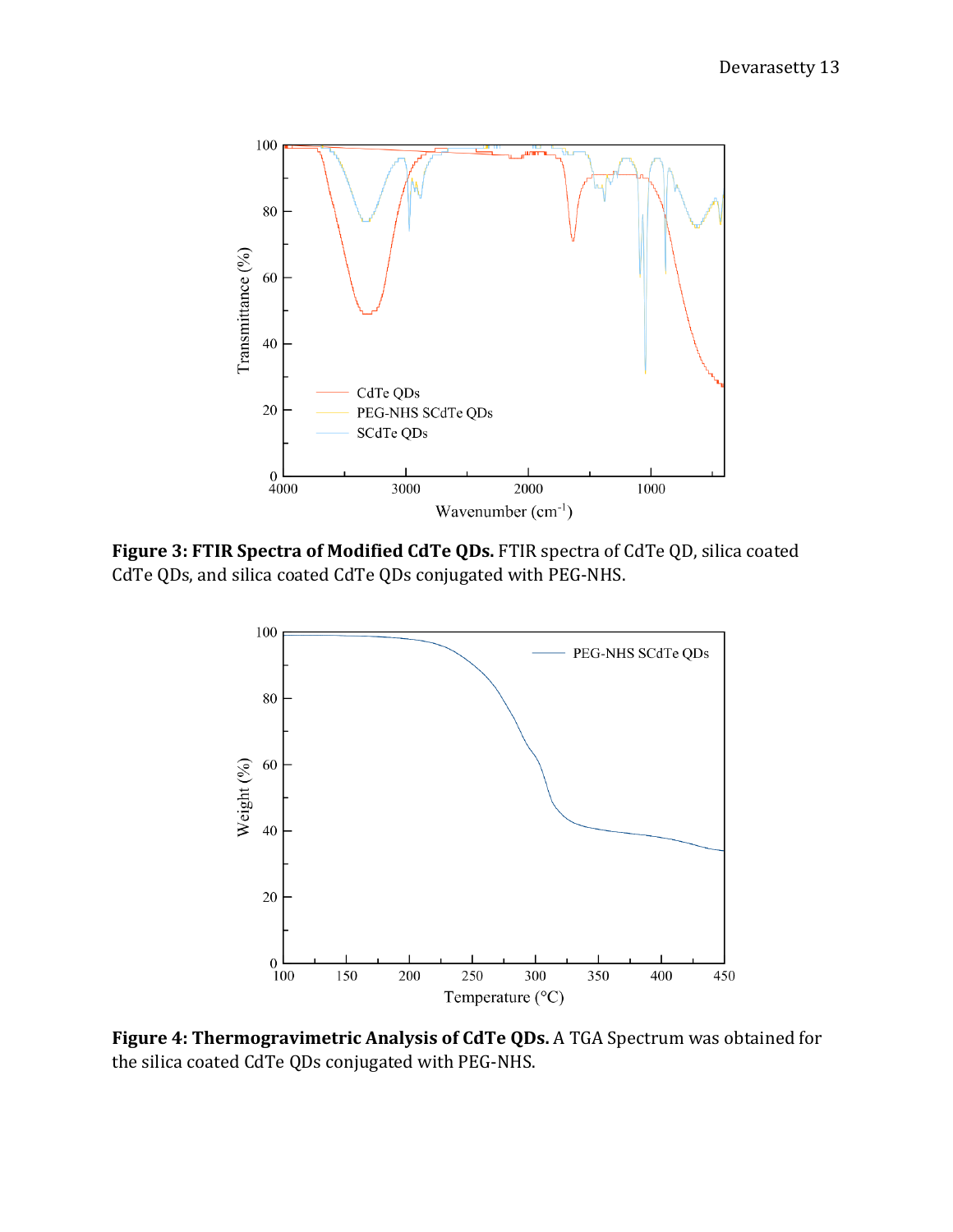

**Figure 5: Linear Regression for Concanavalin A Detection.** The absorbance over a range of concentrations of Concanavalin A was measured and a linear model was prepared.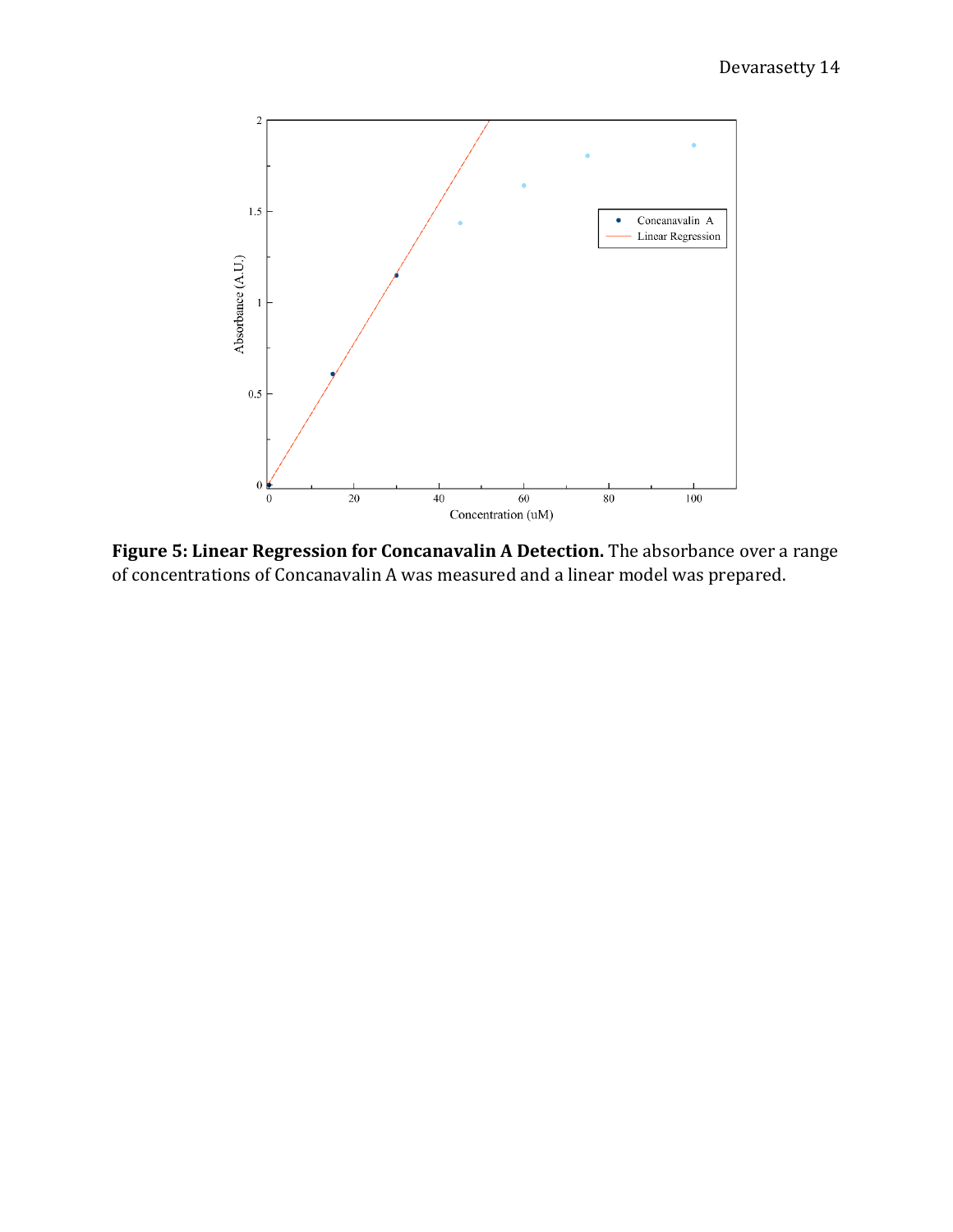#### <span id="page-16-0"></span>**Chapter IV: Discussion**

As the CdTe QDs were being refluxed using the synthesis procedure outlined above, samples were outlined to ensure the desired absorbance and emission spectra were obtained. As expected, the first excitonic peak of the QDs shifted to higher wavelengths for the absorbance spectra as the QDs were refluxed for a greater period of time. A corresponding shift was also observed in the fluorescence spectra.

IR spectra was also obtained for characterizing all the modified QD solutions to confirm whether the intended surface chemistry had been properly altered. The silica coated CdTe QDs had the peaks characteristic to the CdTe QDs along with the Si-O due to the silication of the surface of the QDs. The silica coated CdTe QDs conjugated with PEG-NHS had a nearly identical IR Spectrum to the silica coated CdTe QDs with very minimal changes. This is reflective of the small amount of PEG-NHS that is present on the surface relative to the chemical composition of the QDs themselves.

A thermogravimetric analysis was performed only for the silica coated CdTe QDs conjugated with PEG-NHS. Although no other data was obtained for the other modified CdTe QDs complexes, the obtained thermogravimetric curve was very similar to data reported by other groups investigating polymer-functionalized CdTe QDs [32-33].

To determine the concentration of ConA that must be bioconjugated with the silica coated CdTe QDs already conjugated with PEG-NHS for it to be detected through absorbance spectrometry. The linear range was determined to be between a 0 and 30 micromolar concentration.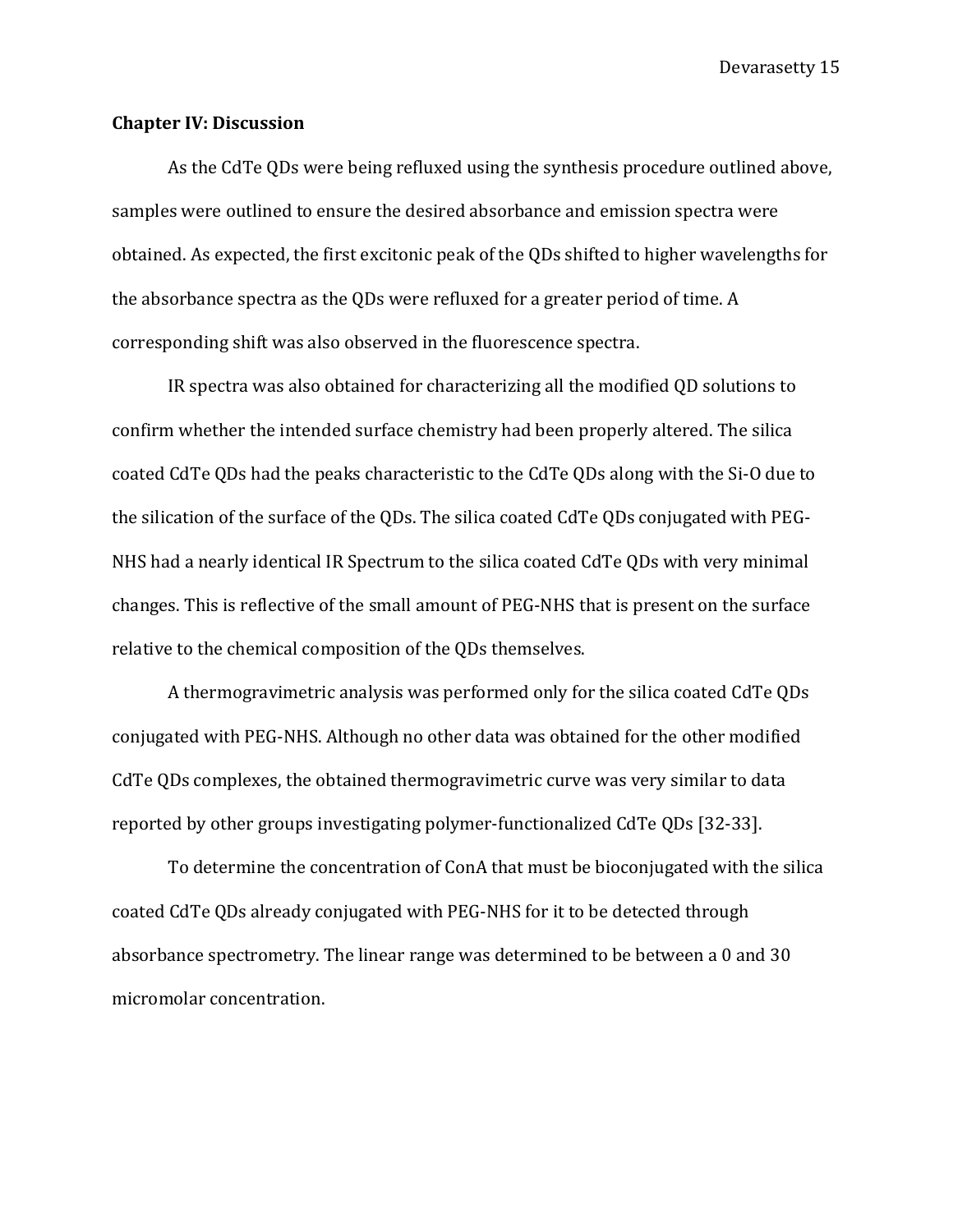#### <span id="page-17-0"></span>**Chapter V. References**

- 1. Feynman RP. There's plenty of room at the bottom. *Engineering and Science* 23(5), 22-36, **1960**.
- 2. Jeevanandam J, Barhoum A, Chan YS, Dufresne A & Danquah MK. Review on nanoparticles and nanostructured materials: history, sources, toxicity and regulations. *Beilstein Journal of Nanotechnology* 9, 1050-1074, **2018**.
- 3. Schwirn K, Tietjen L & Beer I. Why are nanomaterials different and how can they be appropriately regulated under REACH? *Environmental Science Europe* 26(4), **2014**.
- 4. Zheng Y, Cheng Y, Wang Y, Bao F, Zhou L, Wei X, Zhang Y & Zheng Q. Quasicubic α-Fe2O<sup>3</sup> Nanoparticles with Excellent Catalytic Performance. *Journal of Physical Chemistry B* 110(7), 3093-3097, **2006**.
- 5. Patel KD, Singh RK & Kim H. Carbon-based nanoparticles as an emerging platform for theranostics. *Materials Horizons* 6, 434-469, **2019**.
- 6. Goldstein A, Soroka Y, Frusic-Zlotkin M, Popov I & Kohen R. High resolution SEM imaging of gold nanoparticles in cells and tissues. *Journal of Microscopy* 256(3), 237-247, **2014**.
- 7. Puri A, Loomis K, Smith B, Lee JH, Yavlovich A, Heldman E & Blumenthal R. Lipid-based nanoparticles as pharmaceutical drug carriers: from concepts to clinic. *Critical Review in Therapeutic Drug Carrier Systems* 26(6), 523-580, **2009**.
- 8. Onyia AI, Ikeri HI & Nwobodo AN. Theoretical Study of the Quantum Confinement Effects on Quantum Dots Using Particle In a Box Model. *Journal of Ovonic Research* 14(1), 49-54, **2018**.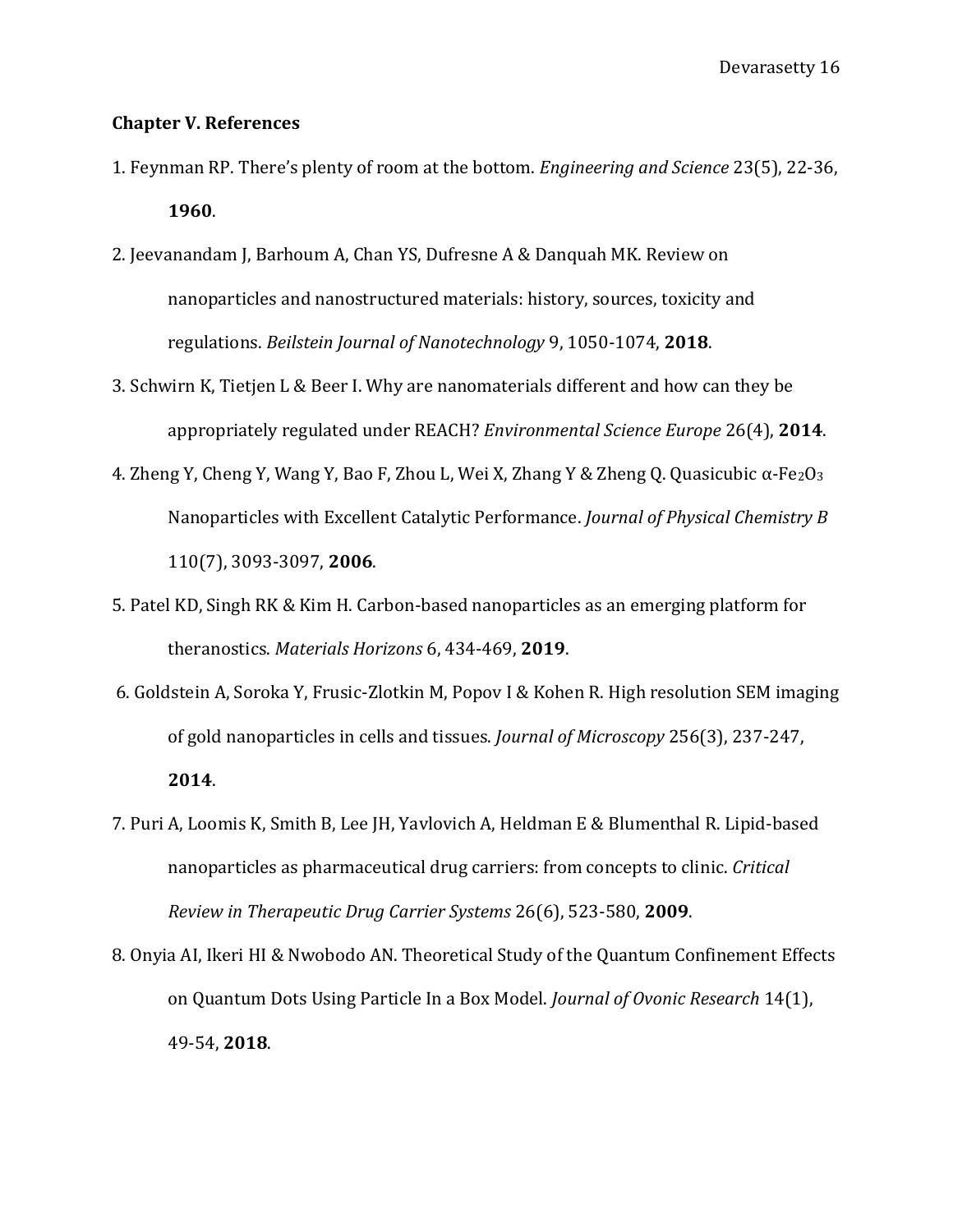- 9. Allen PM & Bawendi MG. Ternary I-III-VI Quantum Dots Luminescent in the Red to Near-Infrared. *Journal of the American Chemical Society* 130(29), 9240-9241, **2008**.
- 10. Yang J & Zhong X. CdTe based quantum dot sensitized solar cells with efficiency exceeding 7% fabricated from quantum dots prepared in aqueous media. *Journal of Materials Chemistry A* 4, 16553-16561, **2016**.
- 11. Singh S, Sabri YM, Jampaiah D, Selvakannan PR, Nafady A, Kandjani AE & Bhargava SK. Easy, one-step synthesis of CdTe quantum dots via microwave irradiation for fingerprinting application. *Materials Research Bulletin* 90, 260-265, **2017**.
- 12. Ung TDT, Tran TKC, Pham TN, Nguyen DN, Dinh DK & Nguyen QL. CdTe and CdSe quantum dots: synthesis, characterizations and applications in agriculture. *Advances in Natural Sciences: Nanoscience and Nanotechnology* 3, 1-11, **2012**.
- 13. Zhou D, Lin M, Chen Z, Sun H, Zhang H, Sun H & Yang B. Simple Synthesis of Highly Luminescent Water-Soluble CdTe Quantum Dots with Controllable Surface Functionality. *Chemistry of Materials* 23(21), 4857-4862, **2011**.
- 14. Borse V, Sadawana M & Srivastava R. CdTe quantum dots: aqueous phase synthesis, stability studies and protein conjugation for development of biosensors. *Proceedings SPIE 9884 Nanophotonics VI,* **2016**.
- 15. Gutierrez-Lazos CD, Ortega-Lopez M, Rosendo E, Ortega-Aviles M, Sanchez-Resendiz V, Hernandez-Hernandez A, Melendez-Lira M, Matsumoto-Kuwabara Y, Espinoza-Rivas AM & Perez-Guzman MA. Synthesis of CdTe Quantum Dots in Aqueous Solution and Their Optical and Structural Characterization. *Science of Advanced Materials* 4(5), 604-608, **2012**.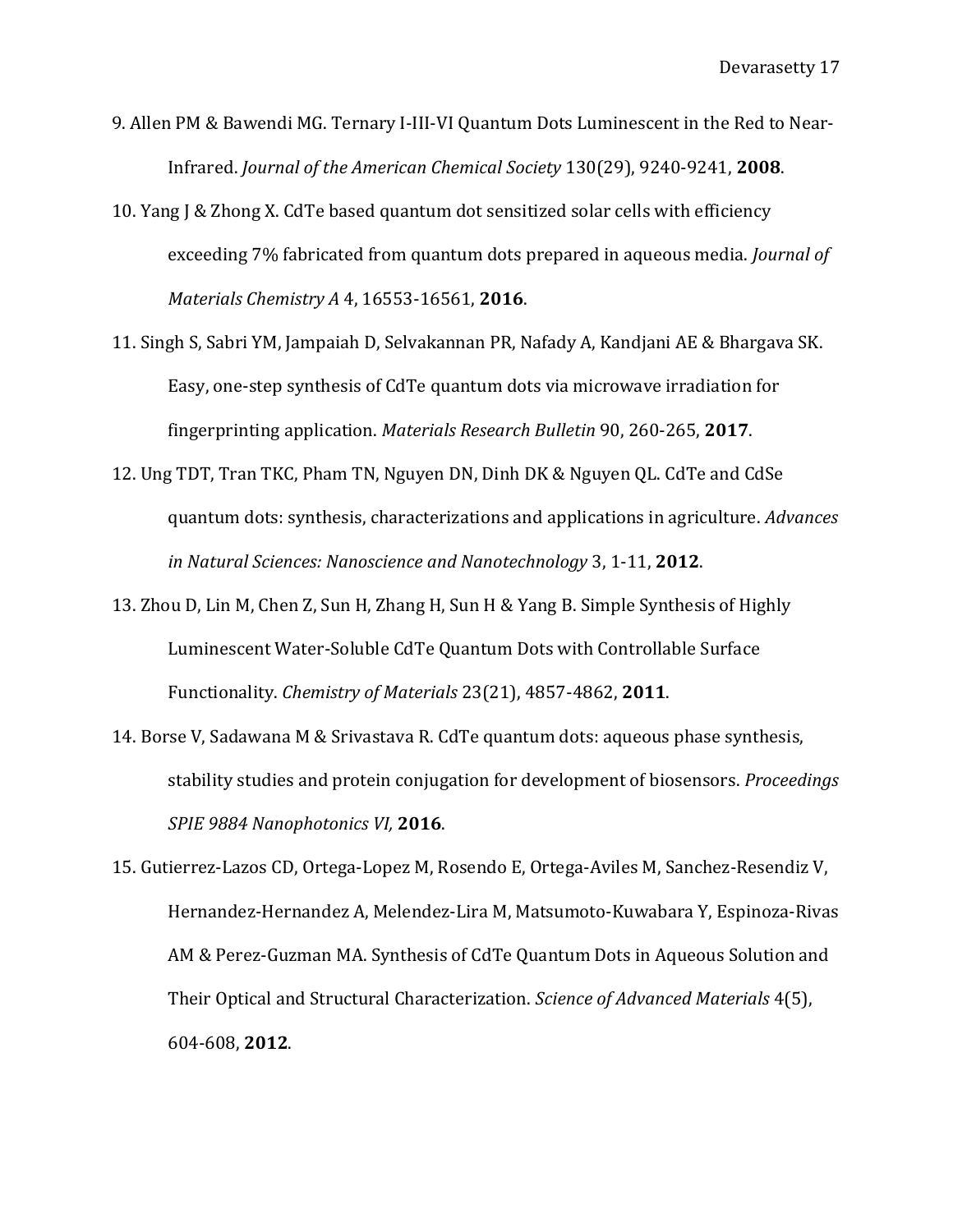- 16. Sun Q, Fu S, Dong T, Liu S & Huang C. Aqueous Synthesis and Characterization of TGAcapped CdSe Quantum Dots at Freezing Temperature. *Molecules* 17(7), 8430-8438, **2012**.
- 17. Jing L, Kershaw SV, Li Y, Huang X, Li Y, Rogach AL & Gao M. Aqueous Based Semiconductor Nanocrystals. *Chemical Reviews* 116(18), 10623-10730, **2016**.
- 18. Liu S & Han M. Silica-Coated Metal Nanoparticles. *Chemistry – An Asian Journal* 5(1), 36- 45, **2010**.
- 19. Baranowska M, Slota AJ, Eravuchira PJ, Alba M, Formentin P, Pallares J, Ferre-Borrull J & Marsal LF. Protein attachment to silane-functionalized porous silicon: A comparison of electrostatic and covalent attachment. *Journal of Colloid and Interface Science* 452, 180-189, **2015**.
- 20. Zimmermann JL, Nicolaus T, Neuert G & Blank K. Thiol-based, site-specific and covalent immobilization of biomolecules for single-molecule experiments. *Nature Protocols*  5(6), 975-985, **2010**.
- 21. Ma Y, Li Y & Zhong X. Silica coating of luminescent quantum dots prepared in aqueous media for cellular labeling. *Materials Research Bulletin* 60, 543-551, **2014**.
- 22. Yi DK, Selvan ST, Lee SS, Papaefthymiou GC, Kundaliya D & Ying JY. Silica-Coated Nanocomposites of Magnetic Nanoparticles and Quantum Dots. *Journal of The American Chemical Society* 127(14), 4990-4991, **2005**.
- 23. Ding S, Jones M, Tucker MP, Nedeljkovic JM, Wall J, Simon MN, Rumbles G & Himmel ME. Quantum Dot Molecules Assembled with Genetically Engineered Proteins. *Nano Letters* 3(11), 1581-1585, **2003**.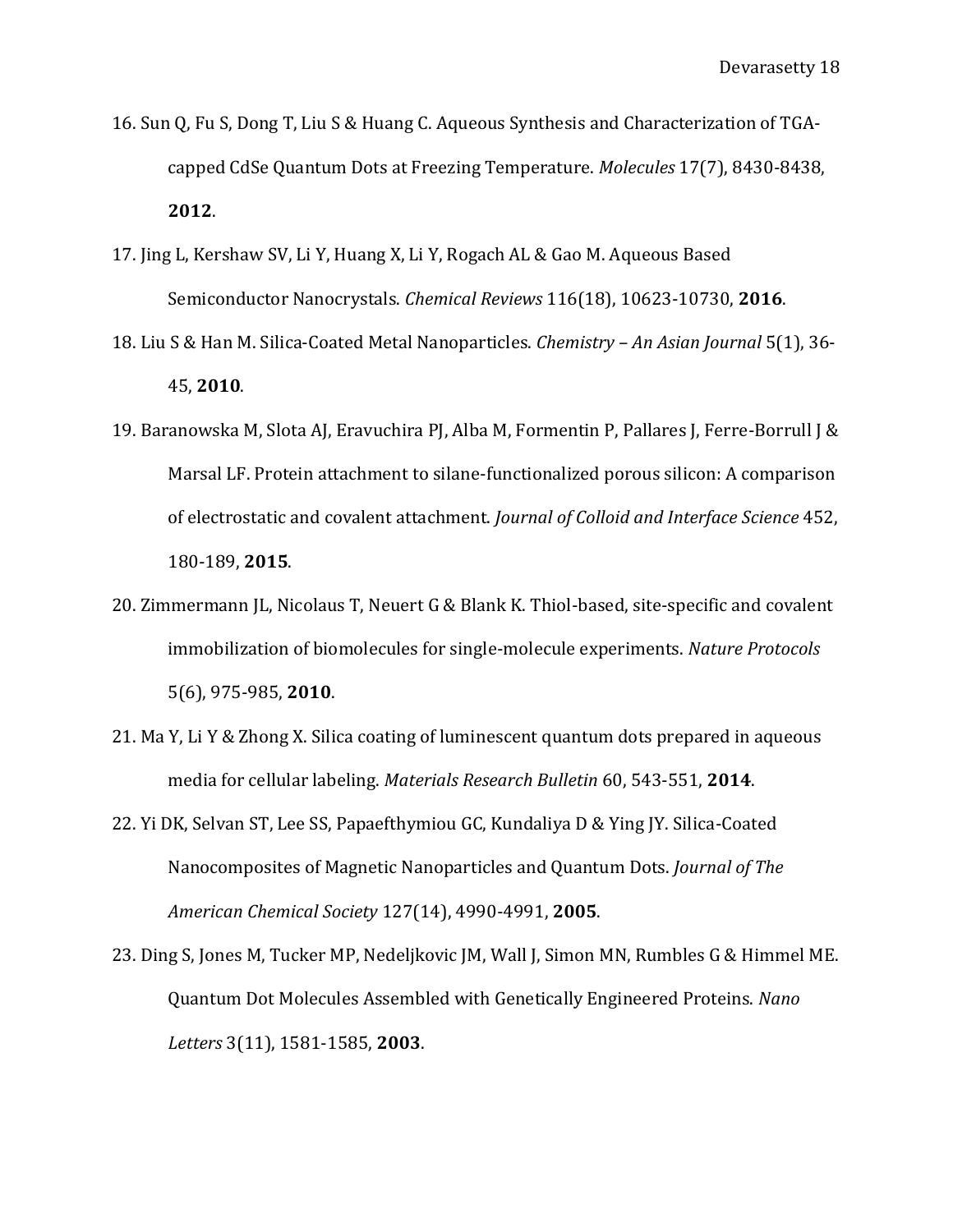- 24. Valizadeh A, Mikaeili H, Samiei M, Farkhani SM, Zarghami N, Kouhi M, Akbarzadeh A & Davaran S. Quantum dots: synthesis, bioapplications, and toxicity. *Nanoscale Research Letters* 7, 1-14, **2012**.
- 25. Tripp RA, Alvarez R, Anderson B, Jones L, Weeks C & Chen W. Bioconjugated nanoparticle detection of respiratory syncytial virus infection. *International Journal of Nanomedicine* 2(1), 117-124, **2007**.
- 26. Ku MJ, Dossin FM, Choi Y, Moraes CB, Ryu J, Song R & Freitas-Junior LH. Quantum dots: a new tool for anti-malarial drug assays. *Malaria Journal* 10(118), 1-5, **2011**.
- 27. Goldman ER, Clapp AR< Anderson GP, Uyeda HT, Mauro JM, Medintz IL & Mattoussi H. Multiplexed toxin analysis using four colors of quantum dot fluororeagents. *Analytical Chemistry* 76(3), 684-688, **2004**.
- 28. Edgar R, McKinstry M, Hwang J, Oppenheim AB, Fekete RA, Giulian G, Merril C, Nagashima K & Adhya S. High-sensitivity bacterial detection using biotin-tagged phage and quantum-dot nanocomplexes. *Proceedings of the National Academy of Sciences of the United States of America* 103(13), 4841-4845, **2006**.
- 29. Flynn JL & Chan J. Immunology of Tuberculosis. *Annual Review of Immunology* 19, 93- 129, **2001**.
- 30. Pitarque S, Herrmann J, Duteyrat J, Jackson M, Stewart GR, Lecointe F, Payre B, Schwartz O, Young DB, Marchal G, Lagrange PH, Puzo G, Gicquel B, Nigou J & Neyrolles O. Deciphering the molecular bases of Mycobacterium tuberculosis binding to the lectin DC-SIGN reveals an underestimated complexity. *Biochemical Journal* 392(3), 615-624, **2005**.